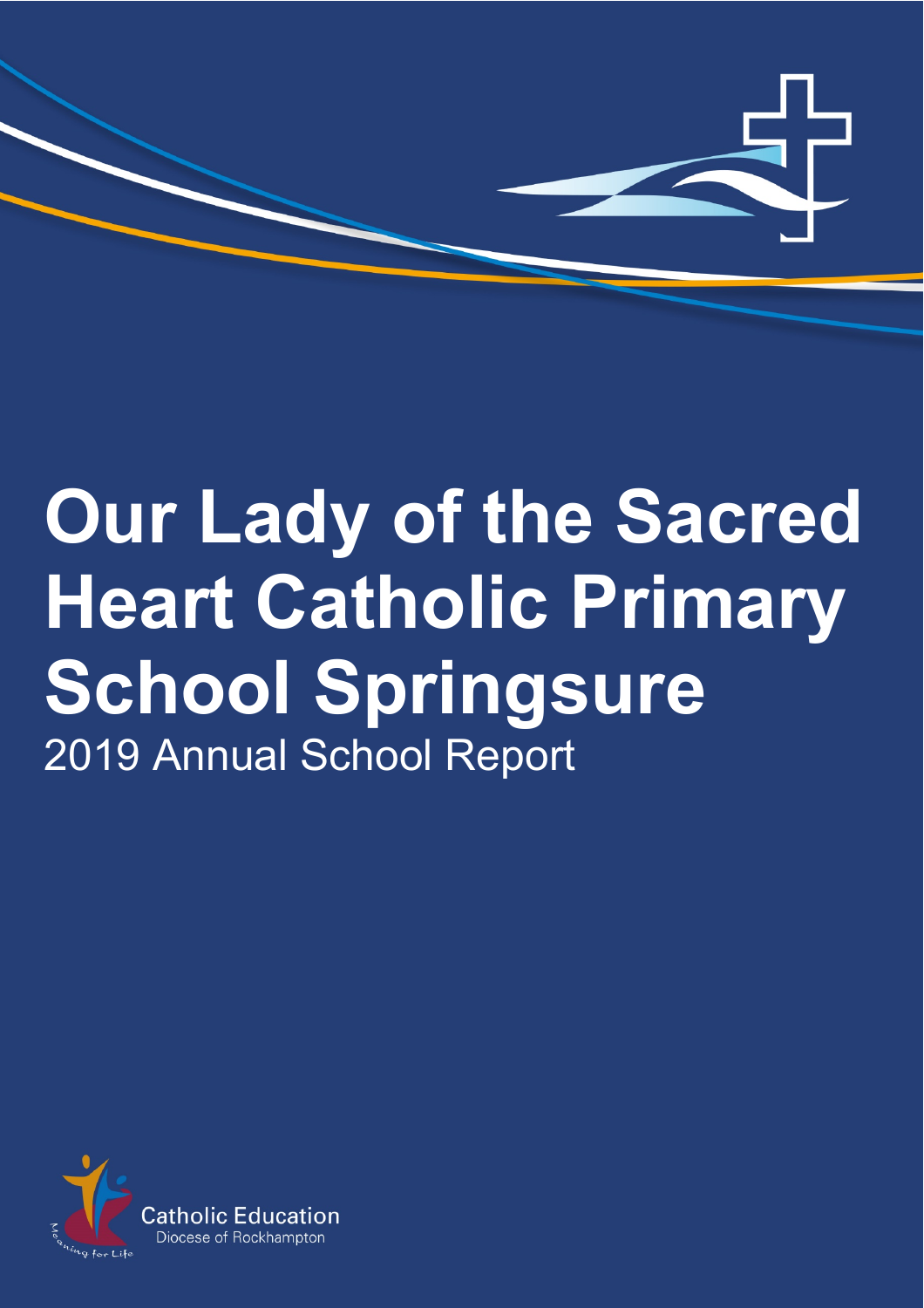# **System**

**Catholic Education Diocese of Rockhampton**

# **Principal**

**Peter Smith**

# **Address**

**Gap St Springsure 4722**

# **Total enrolments**

**41**

# **Year levels offered**

**Prep – Year 6** 

# **Type of School:**

**Co-educational**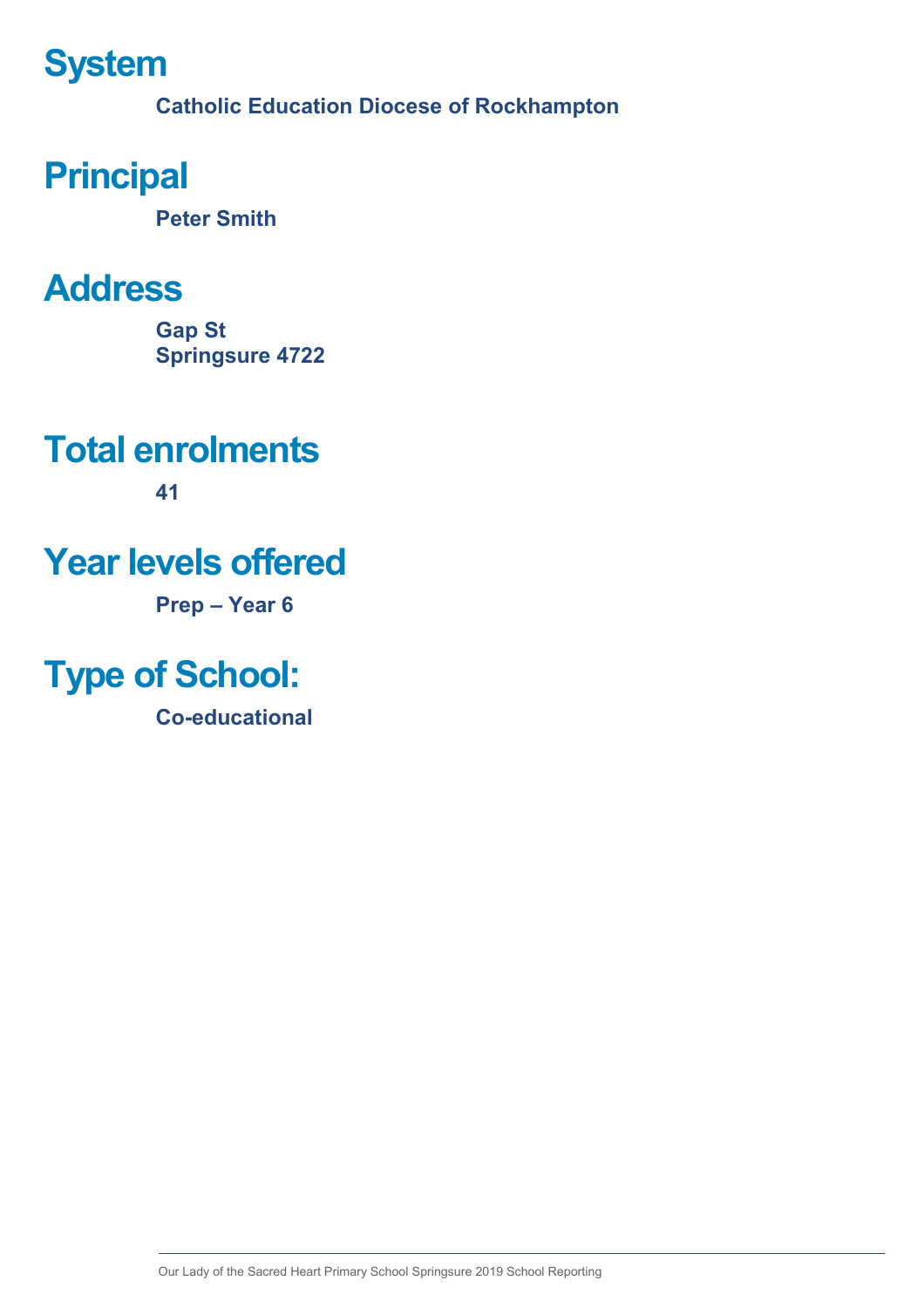# **Curriculum Offerings**

### **Distinctive Curriculum Offerings**

Our Lady of the Sacred Heart Catholic Primary School is a co-educational school offering primary education from Kindergarten to Year 6. We offer a holistic and innovative educational program that leads the way in the Central Highlands. We have a wonderful partnership between staff, parents, students and the wider community to help create the foundation of a caring and inclusive culture which supports the growth of every student. Honesty, Respect and Care are the values that underpin our faith driven culture which develops well-grounded, respectful and community-minded individuals who are ready for bright futures.

### **Extra Curricula Activities**

1. Representative Sport – students are involved in a variety of sporting events at various levels (school, district, Central Highlands, Capricornia). Sports include athletics, swimming, cross country, rugby league, rugby union, soccer, tennis and netball.

2. To encourage healthy living and eating our school has created an outdoor classroom consisting of a covered area, shade sails, outdoor tables, four vegetable gardens, a compost bin and three fruit trees. Students are encouraged to help with the planting and caring of the food and taught the benefits of eating such products and participate in the school 'Garden Club'

3. Each term the students attend an Arts Council performance. These performances introduce students to different cultures, arts, forms of media and concepts.

4. RREAP Enrichment Days held annually (1 or 2 per year) in conjunction with the other five small schools within the district.

5. Each term students are offered the opportunity to participate in 'Active Afterschool Sport" which is a program run by staff or external coaches in various sports and activities for an hour a week after school.

6. The school runs a 'Mini Netball' competition for the district, inviting any girls or boys throughout the district to be involved in an active and team supportive afterschool activity.

7. All year 5 & 6 students have the opportunity to attend a camp of up to 5 days during the year. Every second year the children travel to Canberra for their camp. Every other grade has the opportunity to attend school excursions when they relate to and enhance classroom teachings.

8. All students are encouraged and given the opportunities to take part in our School Masses and School Prayer Assemblies.

9. Our School proudly supports the local tradition of marching in the town's ANZAC Day march each year and is always well represented by students, parents and staff.

10. Our school enters a display in the pavilion at the local show that provides an opportunity for students to show their work to the wider community.

11. Our school is a Sun Smart school as well as an Asthma Friendly School and we provide education to our students on these two topics throughout the year.

12. Our school runs a school art exhibition for the community at the local art gallery towards the end of the year.

### **How Information and Communication Technologies are used to assist learning**

In working through establishing the integrated curriculum process, OLSH School aims to make Information Communication Technologies integral to learning. To realise this, we aim to achieve a number of goals:

- To take full advantage of the possibilities of ICT to enhance student learning, create efficiencies in delivering education and school administration, and advance lifelong learning
- To empower teachers and students to make the most of new technologies to create new learning pathways that will equip students to learn for life
- To connect teachers with professional learning so they can create and employ meaningful and engaging strategies where ICT is integral to learning
- To support the effective use of ICT for learning by sharing and celebrating success, delivering an underpinning framework of ICT support and maintain and extend ICT curriculum integration.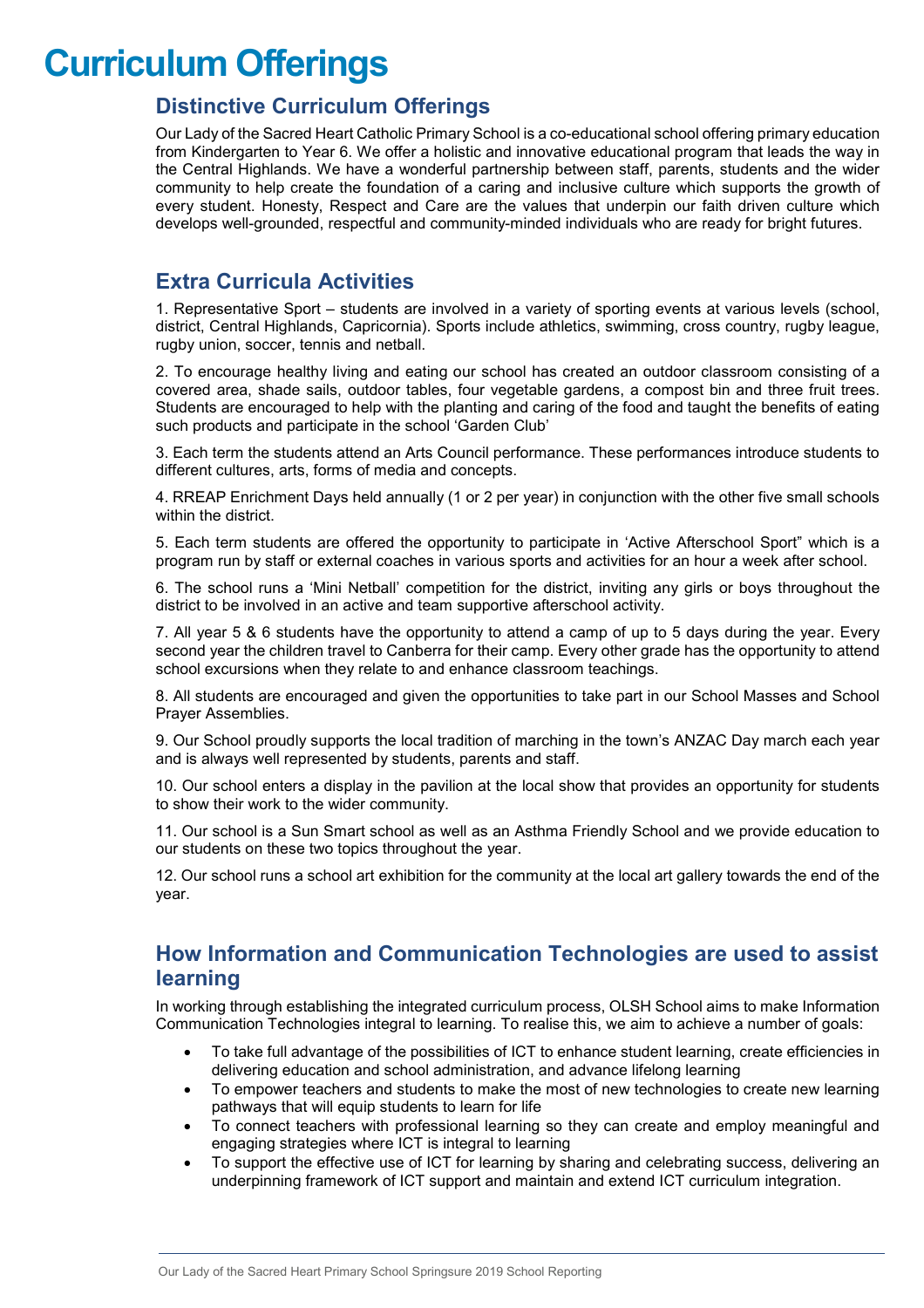# **Social Climate**

### **Strategies to Promote a Positive Culture**

The 'Making Jesus Real' Program is a value-based educational program that aims to help students, staff and parents recognise the presence of goodness and Jesus in their everyday lives and aligns with the Gospel values that underpin our mission/vision. Students are encouraged to see the goodness in themselves and others and to recognise these as God-given gifts to be shared freely with all. MJR groups take place as a mixed class of all ages, helping to provide an avenue for peer support and mentoring across year levels. Religion is taught as a Learning Area for 2.5 hours per week. Religious education is at the core of our school and we continue to enjoy a very good relationship with Our Lady of the Sacred Heart Parish. A whole-school Behaviour Management Policy is in place, with strategies across the school to assist staff in implementing a consistent approach. The aim of the Behaviour Management Plan is to ensure a safe and secure learning environment where all children have access to a range of learning opportunities.

### **Cyber Safety and Anti-Bullying Strategies**

Our school has implemented Catholic Education Diocese of Rockhampton (CEDR) policies on Acceptable Use Agreements for students and staff. The school regularly communicates to parents and the school community about cyber safety issues. We also have appropriate policies in place to deal with the use of mobile phones and other electronic devices. Our school has a number of social/emotional learning programs in place to assist students in guarding against bullying at school. We access CEDR representatives to give focused information sessions to parents, staff and students. This year the school collaborated with Cyber Safety Solutions who ran a seminar with all students and parents to assist in the area of cyber safety. The school community is kept up to date about developments in this area. All CEDR and school policies are reviewed on a regular basis.

### **Strategies for involving parents in their child's education**

The P&F Association meetings are held on the first Monday of every month. This organisation is primarily responsible for fundraising activities for the school to assist with purchasing resources. However, the P&F also are committed to generating events that promote a culture of family within the school, providing an avenue for families in the community to get together to share their thoughts, feelings and time together.

The School Board has been in operation for the past six years with new members undergoing an induction program. The Board provides leadership with policy development, financial management, visioning, maintenance and capital works. Our parent body continues to work to provide a wide range of services to the school. These include tuckshop each Friday, school camps, sports days, working bees and other social events.

We have an open-door policy where parents are welcomed and encouraged to be actively engaged in the school community in a variety of ways depending on their time, talents and interests. Communication between staff and parents is given the highest priority and it is our belief that with open two-way communication our school will continue to flourish as a friendly learning environment. We have incorporated 'Celebration of Learning' days at school to help invite families and community into our classrooms, providing an insight into the children's learning and the wonderful work the school does.

Our fortnightly newsletter also provides a vital communication link between the school and families and once a fortnight each class provides a comment for the Newsletter to keep parents informed. We also have a social media page to help inform parents of happenings in the school.

### **Reducing the school's environmental footprint**

The school has adopted the Assisi model that has been fundamental in the development of our school as a learning community for sustainability. This model constitutes the Australian Catholic Bishops' Sustainability initiative and is a strategic, systems-based, integrated sustainability initiative that invites all in our community to participate through inquiry, formation and conversation to implement processes for just and sustainable living. It is evident in our school via whole school projects including: solar panels, nude food to reduce waste, recycling bins in eating areas, poultry to recycle food scraps, a worm farm, studentled gardens, mission activities, Making Jesus Real Groups, paper recycling and whole school integration of social justice issues within school RE programs.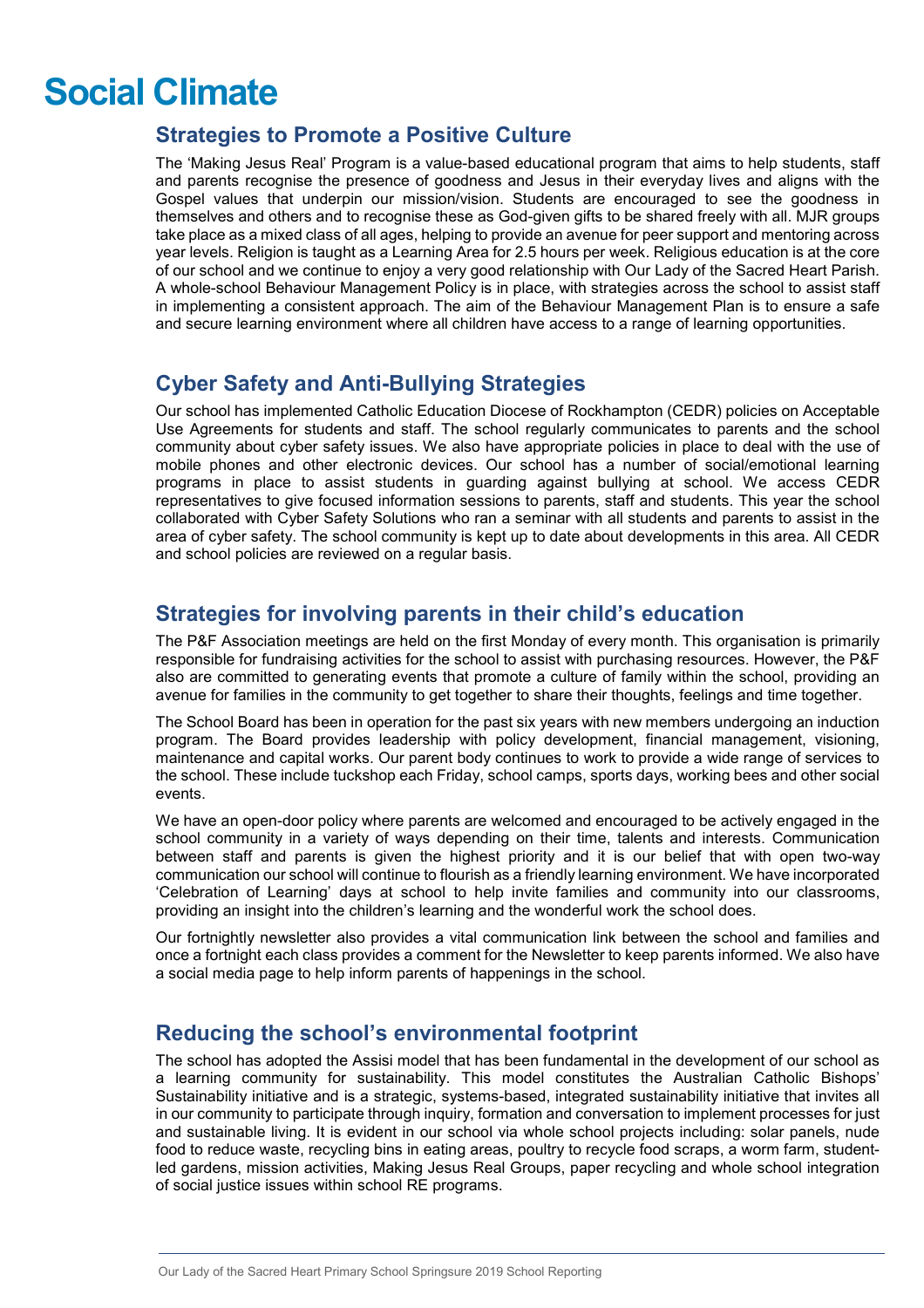# **Characteristics of the Student Body**

Current enrolment is 41 students from Prep to Year Six. In the last few years our numbers have decreased due to the fluctuation in the mining industry. Traditionally the school has serviced the rural community of Springsure in the Central Highlands, which is dependent on the beef, farming and mining industries. Many of our parents are graziers, farmers, miners or employed by local businesses. The majority of families are middle-class, supportive and very involved in their child's education.

#### **Average student attendance rate (%)**

94.46 %

#### **Management of non-attendance**

It is a statutory requirement that students attend school on each school day during the year. Parents/guardians are asked to notify the school via a telephone call, email or note whenever their child is absent. Text alerts are automatically sent each morning to families of children who are absent from the school but have not notified the office. Extended or repeated absence will be reported to the Principal who may require that the reason for absence be supported by a certificate from a medical practitioner. If no contact is made with the school after two days of a child's absence, the school office will telephone the home.

# **Staffing Information**

#### **Workforce Composition**

| <b>Workforce Composition</b> | Teaching Staff | Non-Teaching Staff | <b>Indigenous Staff</b> |
|------------------------------|----------------|--------------------|-------------------------|
| <b>Headcounts</b>            | 5.00           | 6.00               | 0.00                    |
| Full-time equivalents        | 4.60           | 3.17               | 0.00                    |

### **Qualifications of all teachers**

| Qualification - highest level of attainment | Percentage of staff with this Qualification |
|---------------------------------------------|---------------------------------------------|
| Doctoral / Post-doctoral                    |                                             |
| <b>Masters</b>                              |                                             |
| <b>Bachelor Degree</b>                      | 100 %                                       |
| Diploma                                     |                                             |
| Certificate                                 |                                             |

### **Major Professional Development Initiatives**

Staff profession development initiatives included:

- Bishop's Inservice Day and Religious Education focusing on formation
- Workplace Health and Safety procedures and protocols
- Data collection and the efficient use for improving learning outcomes
- Mathematics workshops focusing on a whole school approach to teaching and learning
- Catholic Education facilitated conferences (curriculum and leadership focus)
- Student Protection and Protective Behaviours including Safeguarding
- Staff members engage in professional sharing during staff meetings
- Staff attended several self-directed professional development activities, including the K-6 Conference, literacy development and Google Summit.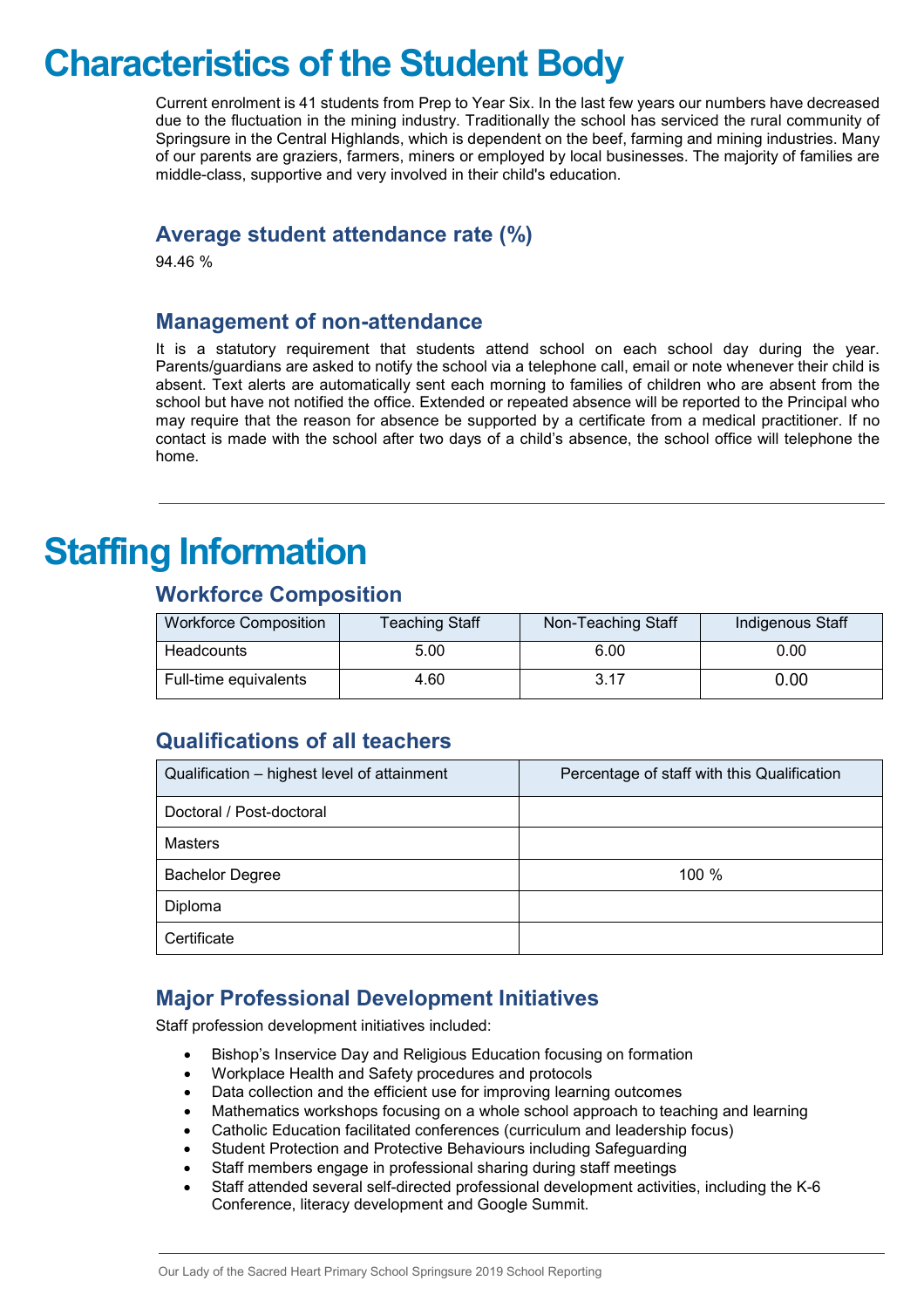The percentage of teacher participation in professional development was 100 %

### **Total funds expended on Professional Development**

The total of funds expended on teacher professional development was \$ 13,900

#### **Average Staff Attendance and Retention**

99.08 %

Percentage of teaching staff retained from the previous school year was

56 %

### **School Income**

#### [http://www.myschool.edu.au](http://www.myschool.edu.au/)

(The School information below is available on the My School website).

| Find a school                      |    |
|------------------------------------|----|
| Search by school name              |    |
|                                    | GO |
| Search by suburb, town or postcode |    |
|                                    |    |
| Sector <b>Government</b>           |    |
| Non-government                     |    |
| <b>SEARCH</b>                      |    |
|                                    |    |

# **National Assessment Program – Literacy and Numeracy Results**

**Our reading, writing, spelling, grammar and punctuation, and numeracy results for Years 3 and 5 are available via the My School website at www.myschool.edu.au.**

If you are unable to access the internet, please contact the school for a paper copy of our school's NAPLAN results.

# **Key Student Outcomes and Value Added**

The NAPLAN test results in many categories were very encouraging, with nearly all areas above the State and National averages. During 2019, our school continued a whole school focus on literacy practices, in particular reading and spelling, with cohorts reflecting consistent results in this area. The introduction of warmup and sight word spelling across the whole school has helped to build literacy skills. A review of our whole school numeracy program has led to the implementation of a whole school focus on number. This